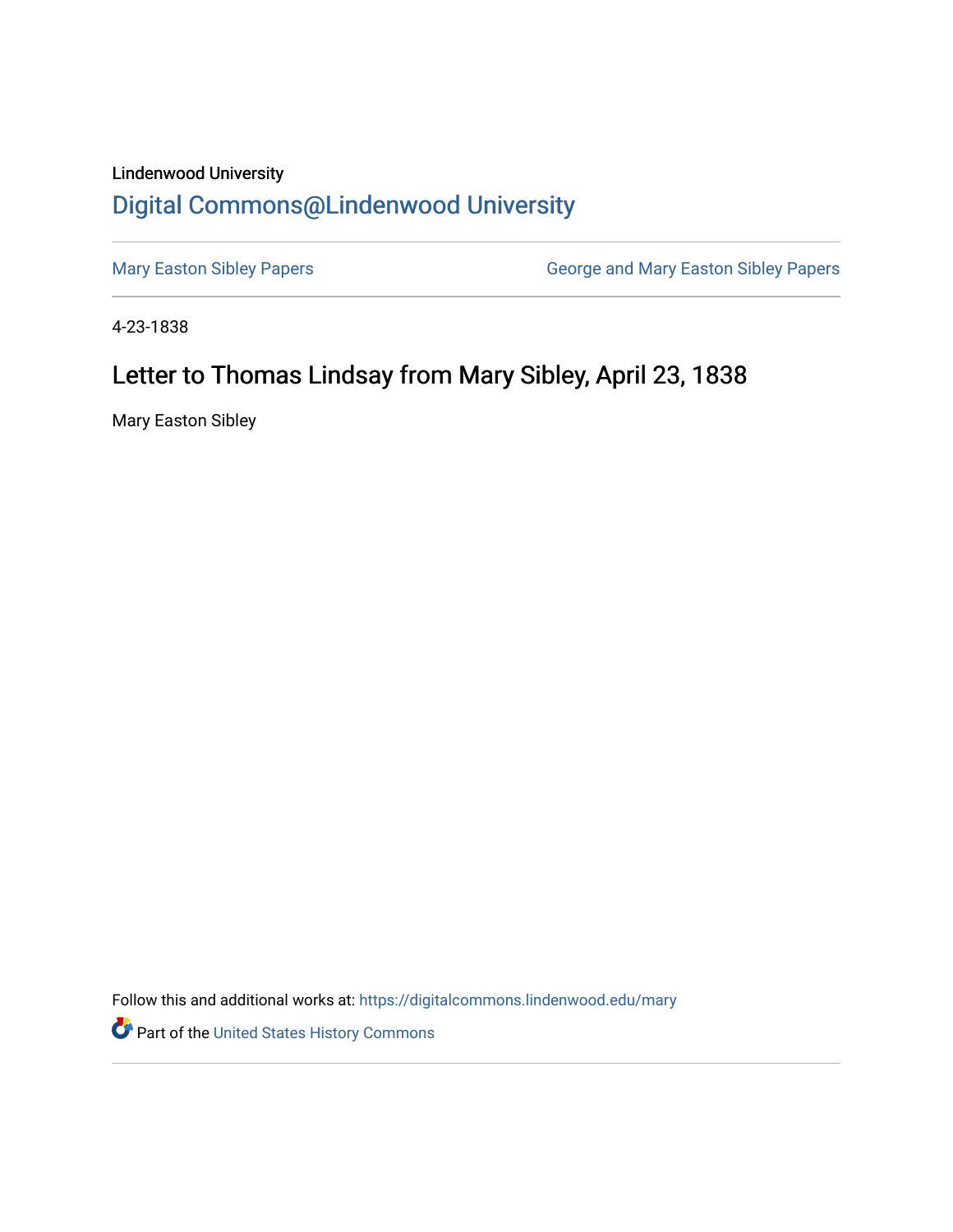Palmyra Apr11 23, 1838

Dear Friend

I **received** your communication of the 21st inst this evening and immediately on reading it went over to Mr. Cochran's to obtain the information you ask for. In the first place your letter did not arrive in time for Mr. C. to act upon its suggestions in Presbytery if he had been so disposed. A Mr. Dallas (an elder) started on to Philadelphia today and he is the only representative this Presbytery will have in the Gen. Ass. In the next place neither the synods book nor an authenticated copy of the proceedings in the case all11ded to have been forwarded this year - but Mr. Cochran states that in 1836 he himself ascertained that all the necessary papers in the Chamberla n case were put into the hands of Mr. McDowell Clerk of the Genl. Assembly -- What became of those papers is an Enigma to Mr. Cochran -- He knows that Mr. McD--had them---and thinks if you do not go on, you should write to Mr. McD--on the subject -- Mr. Cochran since the reception of your letter has spoken to Mr. Potts Stated Clerk of Synod, about the papers, but supposed that Mr. P. in consequence of the pressure of more important business, has neglected to forward them -- Mr. c. has kindly offered to send to the upper College and get the Synod's book if there - If the book is found, it will be forwarded immediately to Mr. Washington Kerr of St. Louis from whom you can procure it and either take it on yourself or have it forwarded by some careful hand to the Genl. Assembly---

I am grieved to hear that so much good preaching has had so